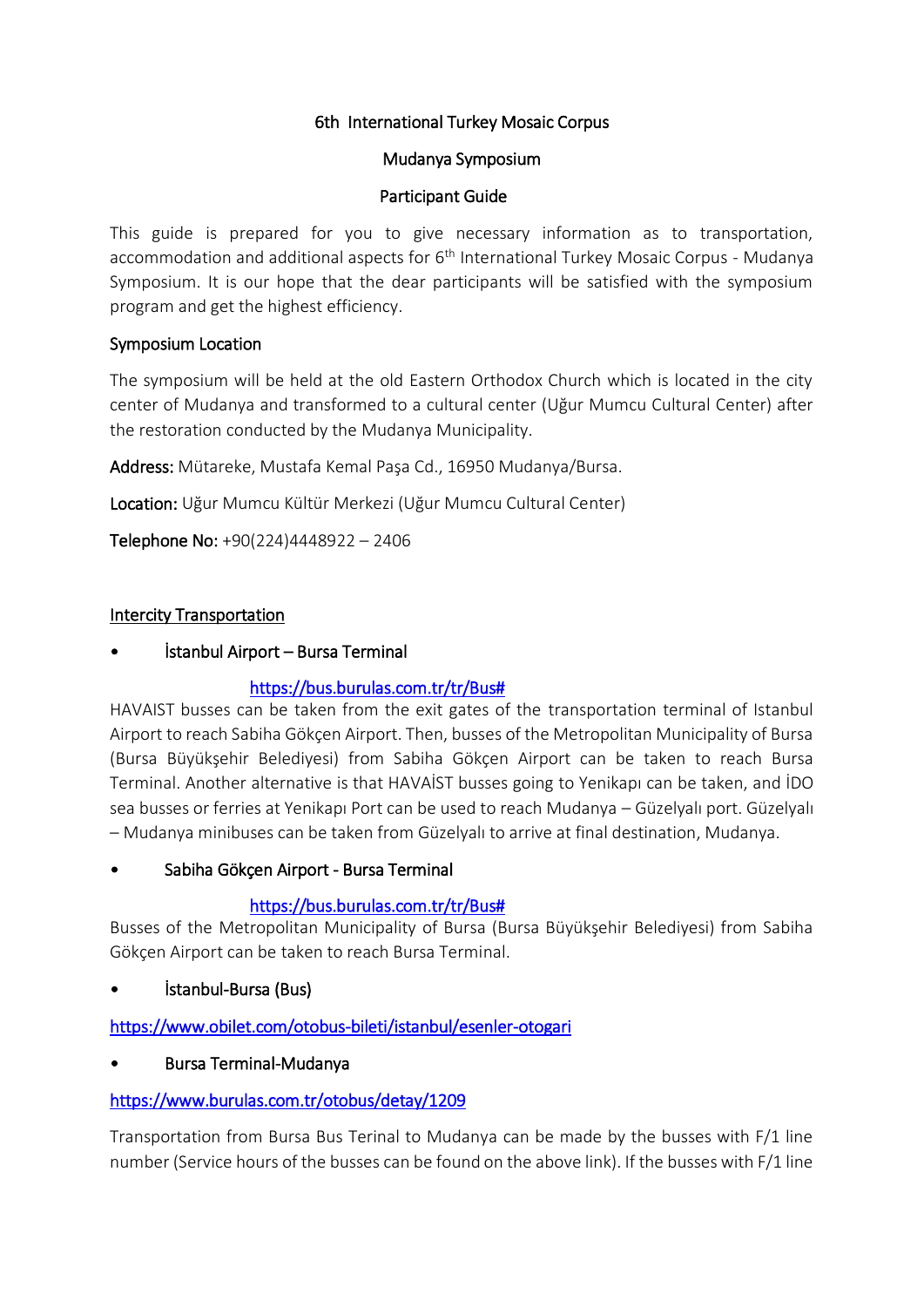number are unsuitable, the busses with 95 line number can be taken from the terminal to Fatih Sultan Mehmet bus stop and, then, Mudanya Minibusses can be taken to reach Mudanya.

# • İstanbul – Mudanya (Sea Bus-Ferry)

<https://budo.burulas.com.tr/>

### <https://www.ido.com.tr/>

By taking the minibuses that leave IDO and BUDO ports, you can arrive at Uğur Mumcu Cultural Center.

### Accommodation

While deciding on the options for accommodation, the hotels that are closer to the symposium area have been given priority. The hotels indicated in the list are walking distance to the symposium area. Since hotel prices vary constantly, you can have a look at the current prices by checking out the below links.

Montania Special Class Hotel

# <https://www.montania.com.tr/>

Telephone: [0224 544 60 00](https://www.google.com/search?gs_ssp=eJzj4tZP1zcsSTHMNS3LMGC0UjWoMDRJTjRONUtLMjFINUs1SLIyqDAyTTIwMkkxSrYwNTQ3tEzy4svNzytJzMtMVMjIL0nNAQCcvhRI&q=montania+hotel&rlz=1C1GCEU_trTR821TR821&oq=montanya+&aqs=chrome.1.69i57j46i10i175i199l2j0i10l6.3775j0j4&sourceid=chrome&ie=UTF-8)

Adress: Ömerbey, İstasyon Cd. No:3, 16940 Mudanya/Bursa

Note: It takes about 10 to 15 minutes to walk to the symposium area.

Apameia Hotel

# <http://www.apameiaotel.com/>

Telephnoe: 444 8 094

Adress: Mütareke Mah, Mustafa Kemal Paşa Cd. No:65, 16940 Mudanya/Bursa

Note: Across the symposium building.

Armistis Hotel

# <http://www.armistishotel.com.tr/>

Telephone: 0224 544 66 80

Adress: Mütareke, 1. Ünlü Sk. No:7, 16940 Mudanya/Bursa

Note: It takes 2 minutes to walk to the symposium area.

Öz Butik Otel Antik Kent Myrleia